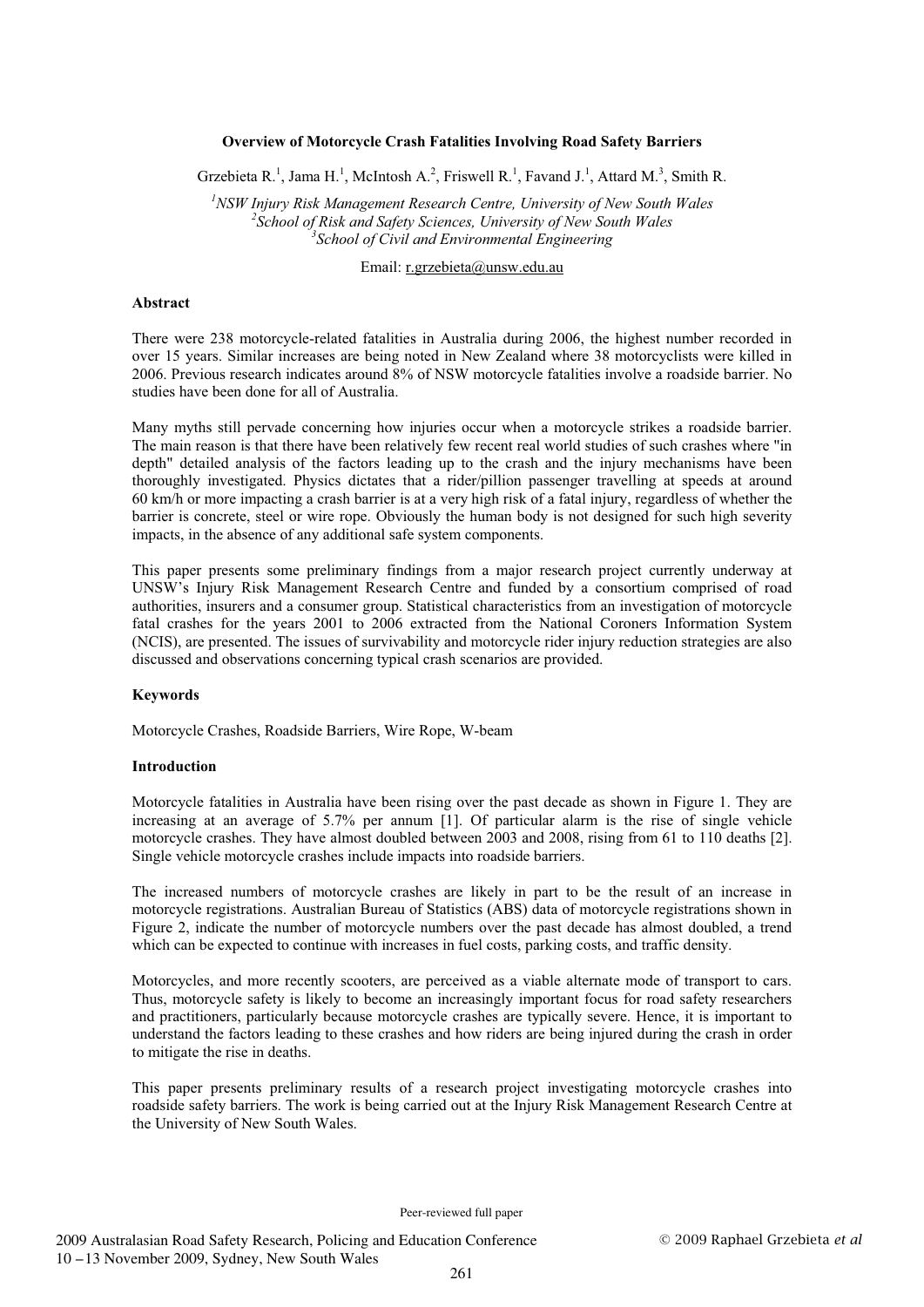



**Figure 1: Motorcycle registrations (ABS)**

Roadside barriers are typically concrete, W-beam, Thrie beam, bridge railings and/or wire-rope. There has been significant concern raised by motorcycle organisations in Australia and overseas regarding the use of wire rope barriers. One of the main objectives of the research described here is to inform such public debate in regards to the safety or otherwise of motorcycle riders and pillions impacting all forms of roadside barriers.

While there is currently a reasonable amount of knowledge in regards to what is a survivable crash for occupants in cars, trucks and buses that crash into different barrier systems for speeds up to 100 km/h and impact angles up to 25 degrees, there is little credible information concerning survivability of crashes involving motorcyclists. Similarly, statistical information concerning the incidence of rider impacts into roadside barriers may now be dated. Data compiled by Gibson & Benetatos of crashes in 1998-99 [3] showed that 8% of motorcycle fatalities in NSW involve a roadside barrier (excluding roadside hazards such as trees, poles, etc). This data is around ten years old now. No work has been done since then for Australian or New Zealand (NZ) crashes despite the nearly doubling of motorcycle registrations over the past decade.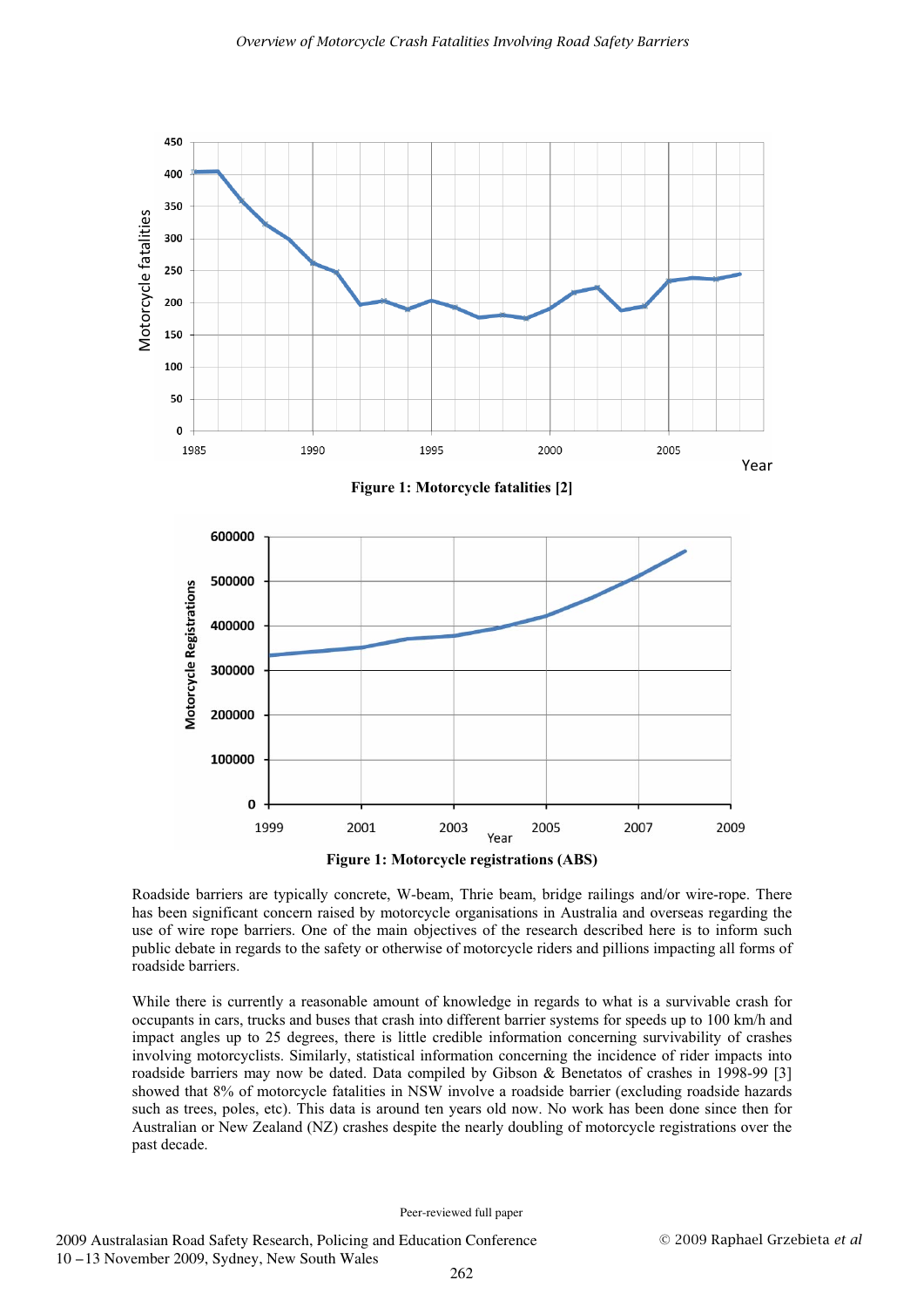There have been a number of studies carried out to date to determine factors associated with how Australian motorcyclists are being killed and injured [3, 4, 5, 6, 7, 8]. Two of these studies have focussed on roadside barrier impacts. However, over the past decade a large number of wire-rope barriers have been installed. Hence, further work needs to be carried out to assess if there have been any changes to the type and nature of injuries occurring with the existing mix of roadside barriers. Moreover, little information concerning causal factors leading to the crash with the barrier has been provided by these previous researchers. While the nature of how the injuries are occurring to riders when impacting a roadside barrier are important, just as important are the casual factors leading up to the crash.

A research team was consequently formed to investigate the causal factors and the injury mechanisms that motorcycle riders and pillions are subjected to when they impact a roadside barrier. The team is also determining the survivability envelope for motorcyclists crashing into each of the different barrier system types. This survivability envelope will be compared to the survivability envelope for occupants in other vehicles that impact the barriers in later phases of the project.

In summary, the different phases of the project are:

- to gather information and statistics (fatalities  $\&$  serious injury) for all available motorcycle impacts into any roadside barrier;
- determine the causal factors the led to the crash such as other vehicle involvement, speed, alcohol, fatigue, bad cornering, inexperience, human error, etc;
- determine the biomechanical injury causal mechanism during impact;
- determine survivable and non-survivable impact envelopes for all barrier types;
- reconstruct crashes using currently accepted practices  $\&$  computer simulation;
- develop and investigate injury mitigation strategies and assess their effectiveness. This may include proposed redesign of some barrier types;
- carry out crash tests demonstrating injury reducing design modifications that can be made to existing barriers

As presented above, the initial phase of this work has focused on accessing detailed information from the Australian National Coroners Information System (NCIS). Ethics approval for the research was obtained from the University of New South Wales and from the Victorian Department of Justice, to access the National Coronial Information (NCIS) system. Physical case files held by the Coroner's courts were accessed and coded in terms of the details of the crashes that were available. It is also planned to access New Zealand serious injury and fatality data in later phases of the project.

The results presented in this paper focus on this first phase of the project, i.e. background information and some preliminary statistical results.

# **Background information from other studies**

A number of studies have been carried out around the world concerning motorcycle impacts into roadside barriers. Gibson and Benetatos [3] present a good précis of the earlier work by others. The reader is referred to their report for references and summary information concerning those studies. Gibson and Benetatos concluded from their study of 102 (out of 113) motorcycle fatalities in NSW that occurred in 1998 and 1999, that impacts with trees and telegraph poles were more likely to be identified as responsible for the fatal injuries incurred in motorcycle crashes than kerbs/culverts and roadside barriers. They mention little about the main factors that led to the loss of control in the first place, i.e. speeding, fatigue, alcohol, inexperience, other vehicles, etc. These circumstances must also be explored. While they point out a number of issues concerning motorcycle impacts with wire-rope barriers, they did not find any crashes (of the 8 barrier crashes they investigated) that occurred with any wire-rope barrier at that time.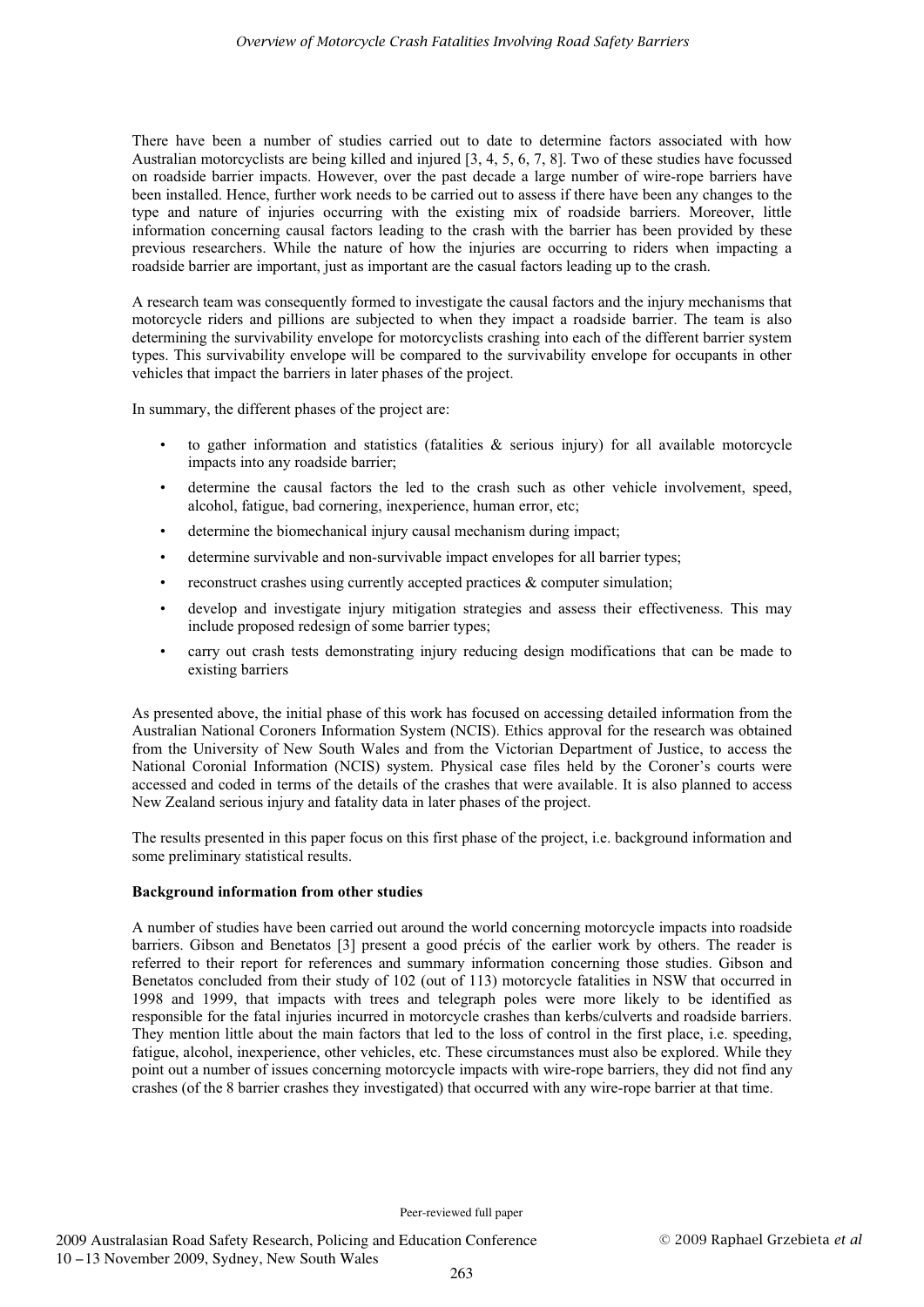

**Figure 3: German study of barrier impacts after Berg et al [10].** 



**Figure 4: Stong post W-beam barriers with steel posts and blockouts.**

Similarly, Gibson and Benetatos [3] did not provide information with respect to the hazards being protected by the barriers and whether they were equivalent or worse in terms of crash severity and potential injury outcomes than resulted from the barrier. Detailed investigations of the sites where motorcycle barrier crashes occur need to be included into any "in-depth" study. Also little was explored by them in terms of varying the different factors and degrees of these factors leading to the crash, e.g. speed, sobriety, etc, and how they may produce different injury outcomes. For example, García et al [9] indicated in their 'in-depth' crash reconstruction study of 16 run-off-road motorcycle crashes that included 19 injuries and 2 fatalities, that in 90% of the 16 crashes studied, high speed was clearly present. Data related to motorcycles, showed, for instance, that in a 50 km/h speed limit bend, 85% of the motorcycles were travelling at over 100 km/h.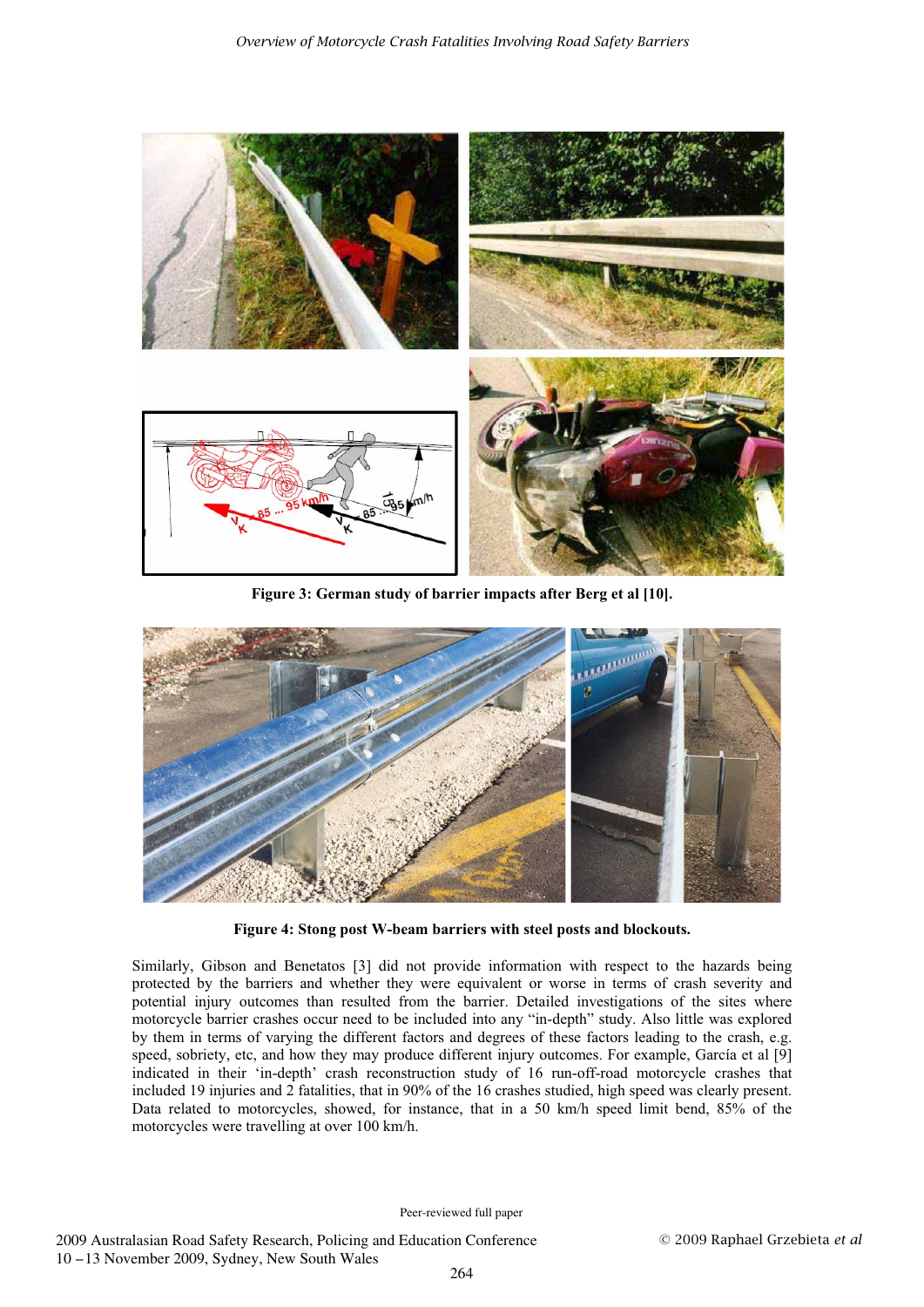Previous work by Berg et al [10], involving the lead author in collaboration with DEKRA Germany, investigated German fatalities. It was found that 82% of fatalities involved a steel barrier. In 51% of 57 cases analysed the motorcycle impacted the barrier while riding in an upright position. However, 45% occurred where the motorcycle slid on its side on the road surface and then struck the barrier as shown in Figure 3. Berg et al [10] carried out a number of upright impact tests and demonstrated that the rider is either ejected over the barrier or slides along it. Berg et al [10] also demonstrated how certain features of existing German steel barriers can snag a rider. The new system developed by them had a smooth surface along the top of the barrier causing the rider to be thrown over the barrier.

The German barriers are different to Australian, New Zealand and US roadside W-beam type barriers. The longitudinal part of the most common steel barrier in Australia is made from a W-beam profile, similar to US guardrail barriers. In Australia, the traditional wooden posts and block outs commonly used in the US, have been replaced with steel C-section posts and block outs as shown in Figure 4. The flanges of the C-section post are turned away from the oncoming traffic. Nevertheless, if a rider were to fall onto or slide along the top of the barrier, the post and block out would likely cause serious injury.

Work on 2005 fatality data carried out in the United States (US) by Gabler [11] from Virginia Tech, indicated that for the first time, US motorcycle riders suffered more fatalities (224) than the passengers of cars (171) or any other single vehicle type involved in a guardrail collision. The total number of US motorcycle fatalities for 2005 is 4553 which means US motorcycle fatalities involving a guardrail barrier represents around 5% of all motorcycle fatalities. In terms of fatalities per registered vehicle, motorcycle riders are dramatically overrepresented in the number of fatalities resulting from guardrail impacts. US motorcycles comprise only 2% of the vehicle fleet impacting guardrail, but account for 42% of all fatalities resulting from guardrail collisions.

The German and US studies show that steel roadside barriers appear to be a concern both in the US and Europe. The research question that has arisen as a result of recent motorcyclists' concerns regarding installation of wire-rope barriers is, what barrier type is particularly hazardous and associated with the majority of Australian and New Zealand fatalities. Gibson and Benetatos [3] only identified one concrete barrier impact resulting in a fatality from the 8 barrier impacts they analysed. They identified the W-beam barrier as hazardous and essentially speculated what may occur with wire-rope barriers. In summary, their study had too few barrier impacts to be able to reach any firm conclusions concerning other barrier types such as concrete and wire-rope barriers. Similarly, no Australian study has identified what proportion of barrier impacts are riders striking the barrier sliding or in an upright manner, nor identified at what speed and angle the impact occurs at with reasonable certainty. The issue of whether a motorcyclist strikes the barrier upright or slides into it is particularly relevant. If the motorcyclist is being thrown over the barrier protecting the hazard, then it possibly becomes irrelevant what barrier the motorcycle strikes depending on the nature of hazard being protected.

Some recent work concerning the effectiveness of wire-rope barriers has also been carried out in Sweden. Around 1,800 km of wire-rope safety barrier systems have been installed in Sweden. A study by the Swedish National Road and Transport Research Institute (VTI) to evaluate the in-service performance of this road safety barrier type was published in January 2009. It showed that this barrier system significantly reduces road trauma [12]. The evaluation covered 470 km of what the Swedish researchers called "collision-free" expressways of which 336 km have a speed limit of 110 km/h. These are also sometimes referred to as 2+1 roads.

Sweden's 2+1 roads are a category of three-lane road, consisting of two lanes in one direction and one lane in the other, alternating every few kilometres, and separated with a steel wire-rope barrier. Traditional roads of at least 13 metres width can be converted to 2+1 roads. Figure 5 shows a picture of a Swedish 2+1 road.

The evaluation also examined data from 1,275 km of 2+2 roads of which 400 km had a posted speed limit of 100 km/h. A 2+2 road is a specific type of dual-carriageway built in Sweden, consisting of two lanes in each direction separated by a steel wire rope barrier. These roads do not have hard shoulders.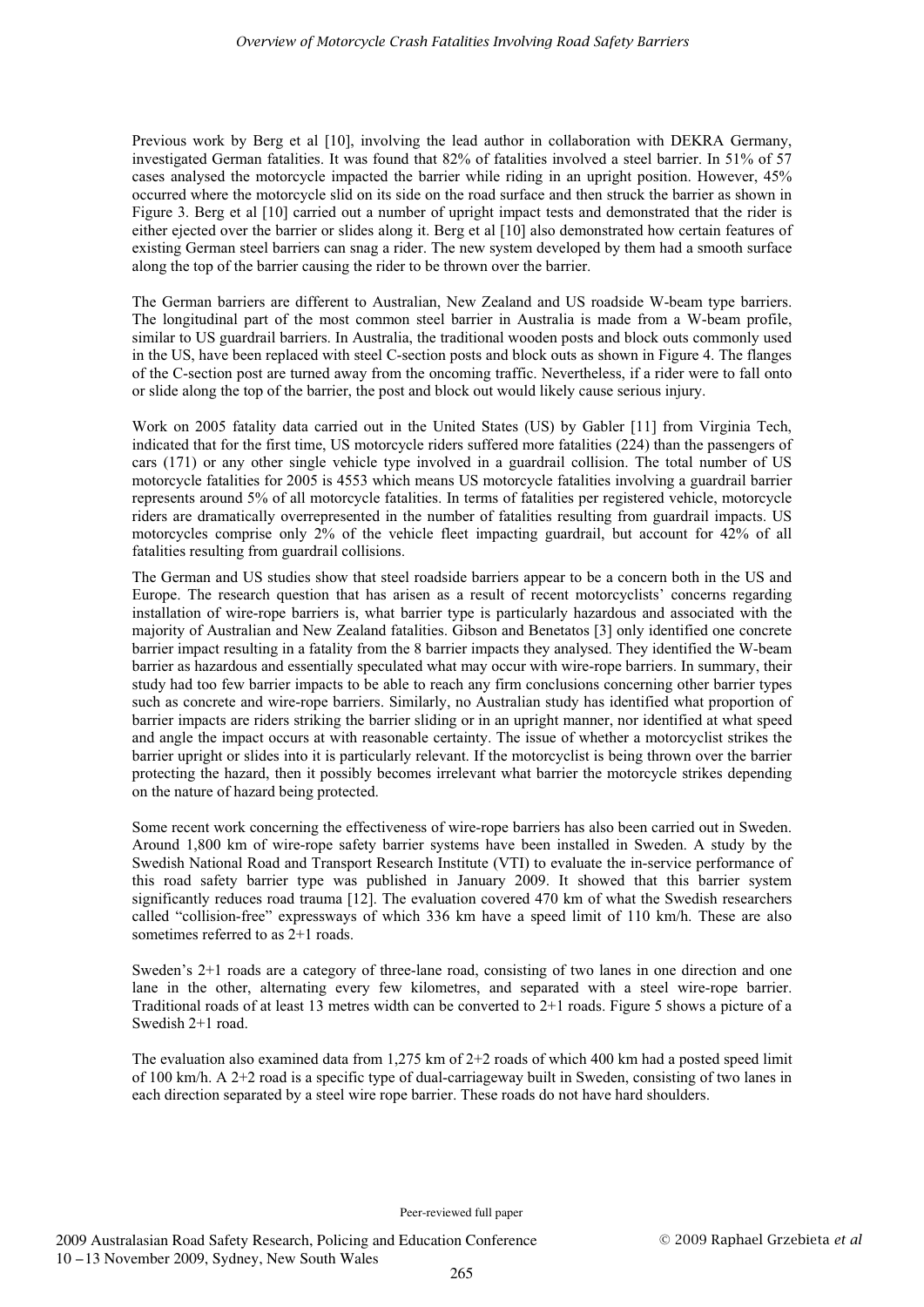

**Figure 5: Swedish 2+1 road [source: reproduced with kind permission from Torsten Bergh of a VTI Powerpoint presentation to US AFB 20 Roadside Safety Barrier committee in San Antonio, June 2009]** 

The Swedish report [12] found that compared to normal 13 metre wide roads and expressways, 2+1 and 2+2 roads with a speed limit set at 110 km/h showed an overall reduction in fatalities and serious injuries of about 57% and 39% respectively. For the roads with a posted speed limit of 90 km/h, the fatalities and serious injuries were reduced by 62% and 63% on the 2+1 and 2+2 road types, respectively.

The Swedish study also looked into the road safety outcome of the 2+1 roads for motorcyclists. This was in response to complaints registered by motorcyclists concerning the safety of 2+1 roads. Fatal and seriously injured (FSI) motorcyclists were found to constitute 7.8% of the total FSI's for this road type being slightly lower than the Swedish nationwide proportion of 9.3%. However, 9 motorcycle fatalities were reported out of 56 (16.1%) which according to Carlson [12] is slightly higher than the national Swedish average of 11.5%. Nevertheless, when compared to standard 13 metre wide roads (without a wire-rope median barrier) and accounting for the mileage covered by motorcyclists, the 2+1 road type showed a reduced number of killed or seriously injured motorcyclists (65-70%). Carlson points out that even when the mileage travelled by motorcyclists was reduced significantly, the 2+1 road type showed a reduction of 32% to 35% in the number of killed or serious injured motorcyclists.

Similarly, several regions of the United States of America have more recently installed wire-rope safety barrier systems. A report published by the state of North Carolina by Lynch [13] shows that between 1994 and 1997, 97 people were killed on North Carolina freeways in cross median crashes. This study showed that cross median crashes constituted only 5% of all freeway crashes but they accounted for 20% of the fatalities and 13% of severe injuries on freeways. Further, this report showed that cross median crashes on North Carolina freeways were difficult to characterise as they did not occur on any particular day, season, or time of day. A case study was undertaken to gauge the effectiveness of median wire rope barriers on a section of freeway in North Carolina. After 30 months, it was reported that average daily traffic had increased from 90,000 vehicles per day to 120,000 vehicles per day. Prior to the installation of the wire-rope safety barrier, the section of highway being monitored was experiencing an average of one fatality and ten (10) cross median serious injuries per year. During the trial period, of the 118 crashes recorded by the police where vehicles hit the wire-rope safety barrier, only 2 involved serious injuries. It was also reported that one of the injured drivers was travelling at 85 miles per hour (approximately 136 km/h) while the posted speed limit was 65/70 miles per hour (approximately 104/113 km/h). Overall, the trial was deemed a success as no fatality was recorded and as a result median wire-rope safety barriers were progressively installed on more freeways.

Further data published recently by South Carolina Department of Transport (SCDOT) [14] has shown that road fatalities have reduced on highways fitted with wire-rope median safety barrier when compared to the number of fatalities on the same road prior to barrier installation. Figure 6 shows that fatal crashes were rising before South Carolina Department of Transport (SCDOT) instituted the safety improvement program which encompassed installing wire-rope median barriers from October 2000. The data in Figure 6 only refers to fatalities occurring on South Carolina highways involving an errant vehicle crossing the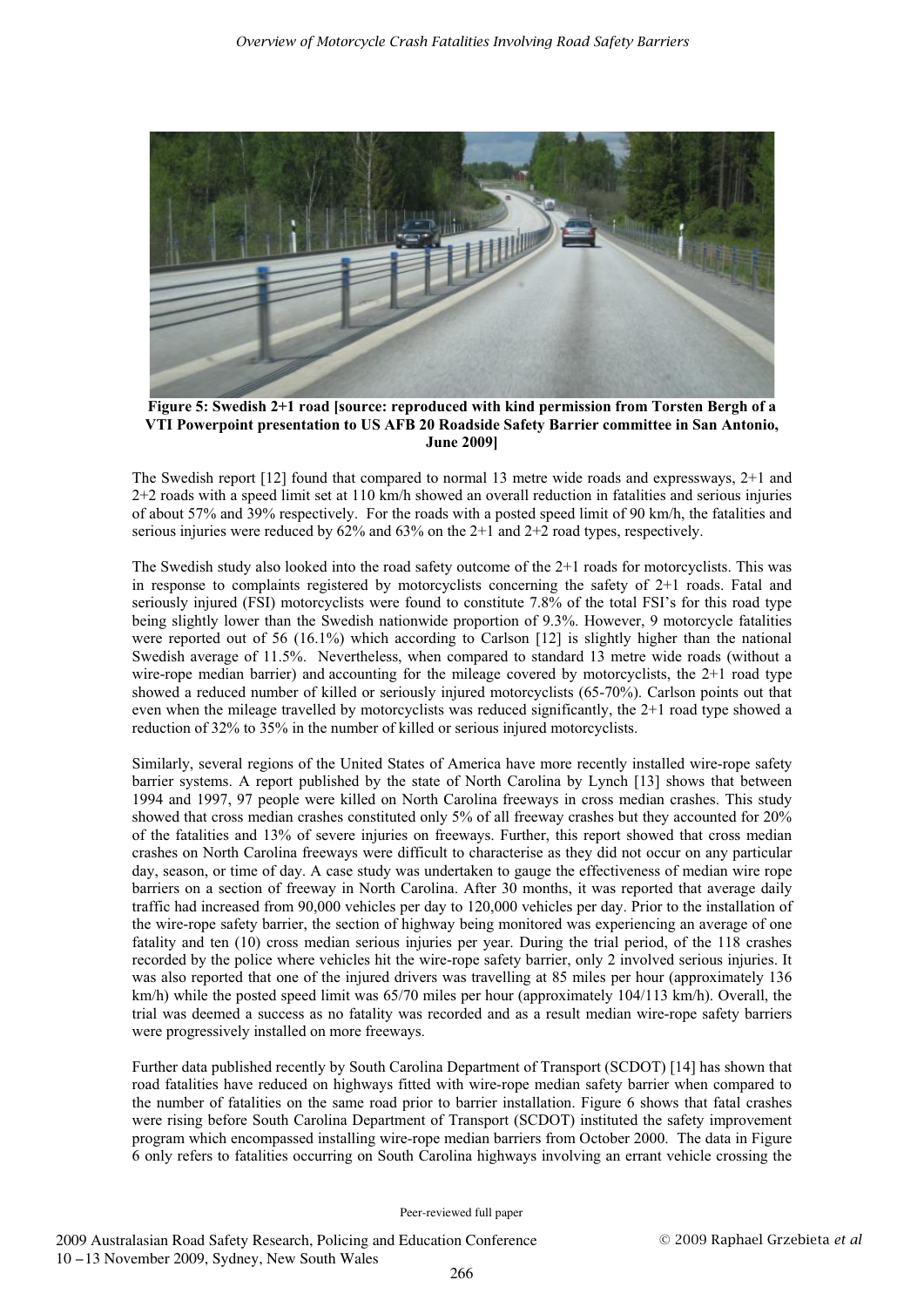median strip and colliding with another vehicle. It appears that following the installation of the wire rope barrier system, the number of fatal crashes dropped dramatically.

Other regions of the USA such as the Washington State, have reported favourable performance of wirerope safety barrier systems. Data collected in Washington State between 1997 and 2003 (the installation dates varied between 1.75 years to 5 years) showed that the installation of wire-rope safety barrier systems was cost effective. A 2004 report by McClanahan [15] stated that "*While the accident data shows that the number of accidents increased noticeably, the number of severe accidents (fatal and disabling) decreased significantly*". Furthermore, only one (1) fatality where the driver was ejected from the vehicle after it rolled was reported.



**Figure 6: Fatalities on South Carolina Highways Source: http://www.tfhrc.gov/pubrds/03nov/11.htm [accessed March 3, 2009]** 

The Washington state report [15] concluded that the wire-rope safety barrier system has a net benefit to society of US\$420,000 per installed mile (equivalent to approximately US\$261,000 per km). This figure was arrived at after taking into consideration the installation and maintenance costs as well the damage to property as a result of impact with the barrier. These costs were then compared to the benefit accrued to the society based on the fatalities and injuries prevented.

Further information from Washington State indicates that wire-rope safety barrier systems continue to be effective in preventing fatalities and serious injuries wherever they are installed [16]. This report suggests that in 2000, there were eighteen fatal and disabling crashes involving unprotected medians and about 10 miles of cable median barrier installed. By 2006, 135 miles of cable median barrier had been installed and the number of fatal and disabling collisions had been reduced to five. The report concludes that by installing cable median barriers, fatal and disabling crash rates had reduced by 75%. The barriers were also found to be effective in containing 95% of errant vehicles in the median.

The findings of a study conducted in 2001 on the efficacy of three strand median barriers by the Missouri Department of Transport (MsDOT) was also reported by Donnell and Hughes [17]. This study suggests that three strand wire rope median barriers are effective in preventing cross median fatalities and serious injuries. A 55 km section of Interstate 44 was used to gather data of which 21 km had a three strand wire rope barrier installed and 34 km had a concrete median barrier or no median barrier. Data was gathered over four years (1997 to 2000) with two years used as "before installation" and two years as "after installation". At locations where the wire rope barrier system was installed, the following was recorded;

- Cross-median crashes were reduced by 33% (33 before, 12 after).
- Fatal cross-median crashes were reduced by 33% (3 before, 1 after).
- Injury cross-median crashes were reduced by 50% (13 before, 6 after).
- Property damage only crashes were reduced by 70% (17 before, 5 after).
- Enter median only crashes were reduced by 45%.
- Enter median and struck wire rope crashes increased by 300%.
- Enter median and struck wire rope injury crashes increased by 150% and
- Enter median and struck wire rope property damage only crashes increased by 400%.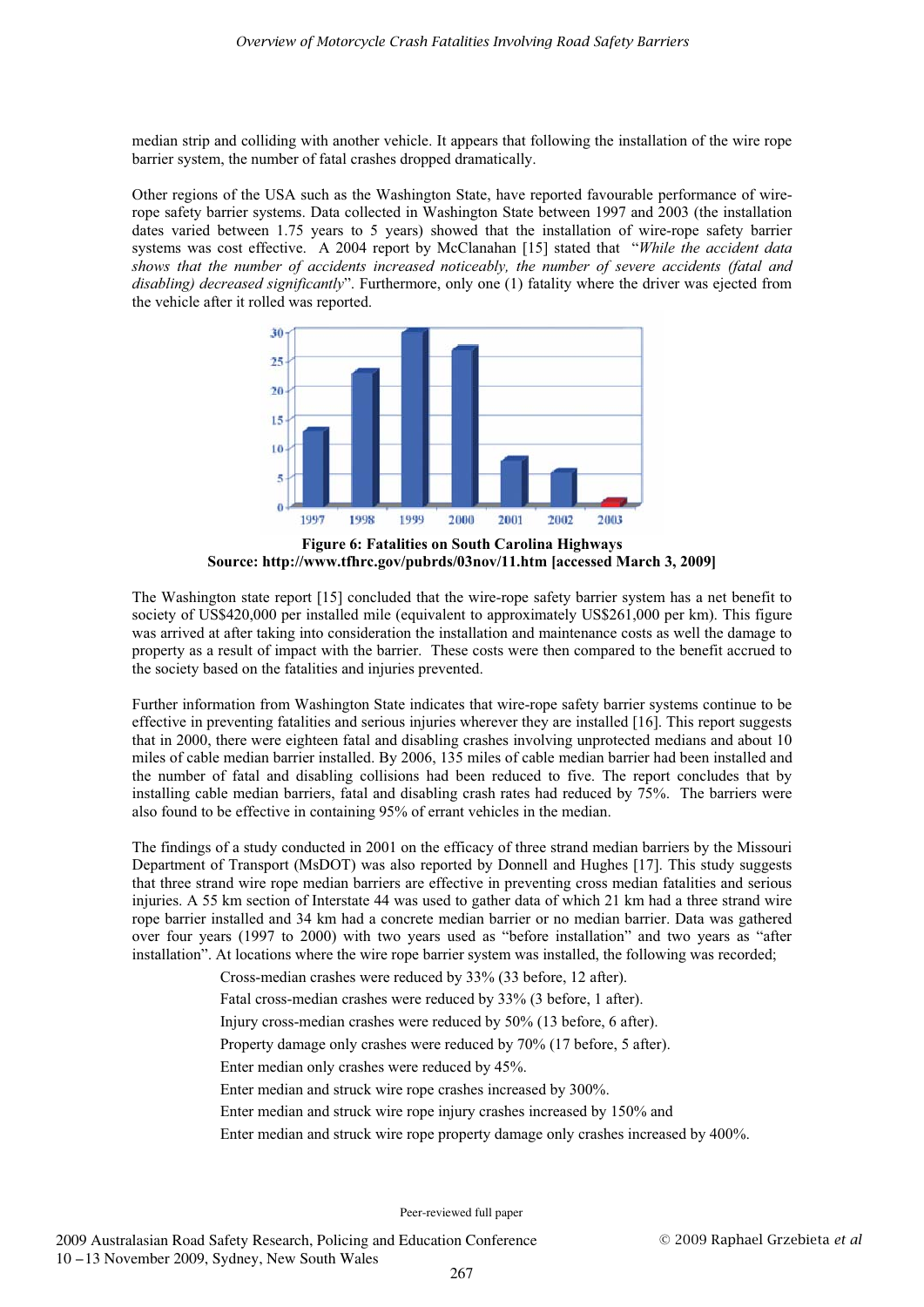For comparative purposes, sections where wire rope barrier was not installed were analysed. In the "after installation" period, cross-median crashes declined (33 before, 25 after), but the fatal crash frequency increased (2 before, 4 after). In combining injury and property damage only crashes, the frequency was reduced in the after period (21 before, 16 after). The Donnell and Hughes [17] report concluded that after installing a wire rope median barrier, cross median crash severity will decrease, however, the crash frequency will increase. This is similar to the previously reported findings.

A more recent 2007 report by Chandler [18] on the performance of wire rope barriers in the State of Missouri also suggests that wire rope barrier system is effective in preventing cross median crashes and fatalities. On a particular stretch of a highway (Interstate 70) 24 motorists were killed in 2002 as a result of a crash after crossing the median. After installation of a wire rope median barrier, 2 fatalities were registered on the same road. Figure 7 shows the effect of progressively installing more wire rope median barriers on a stretch of Interstate 70. It is clear from Figure 7 that as the length of the highway with wire rope barriers installed increased, there was a corresponding decrease in cross median fatalities.



**Figure 7: Cross median fatalities on Interstate 70 in Missouri and the cumulative miles of wire rope median barrier installed (source: after Chandler, 2007 [18]).** 

A relatively old working party report was published by the Australian Transport Safety Bureau (ATSB) in 2000 [19]. The working party consisted of officials from the ATSB and motorcyclist representative groups and was formed after the then Australian federal minister of Transport and Regional Development had directed ATSB to examine motorcyclist concerns about wire rope safety barriers. This report [19] indicated no known report of a fatality as a result of motorcyclist impacting a wire rope barrier in Australia. Similarly, no fatality was reported on Australian roads involving a wire rope barrier system.

The ATSB working party report [19] could not reach a consensus on the wire rope safety barriers. However the stated views of the ATSB were published which indicated that;

- *If wire rope barriers were banned, the substitution with more rigid barrier types could result in a net increase in casualties among car occupants.*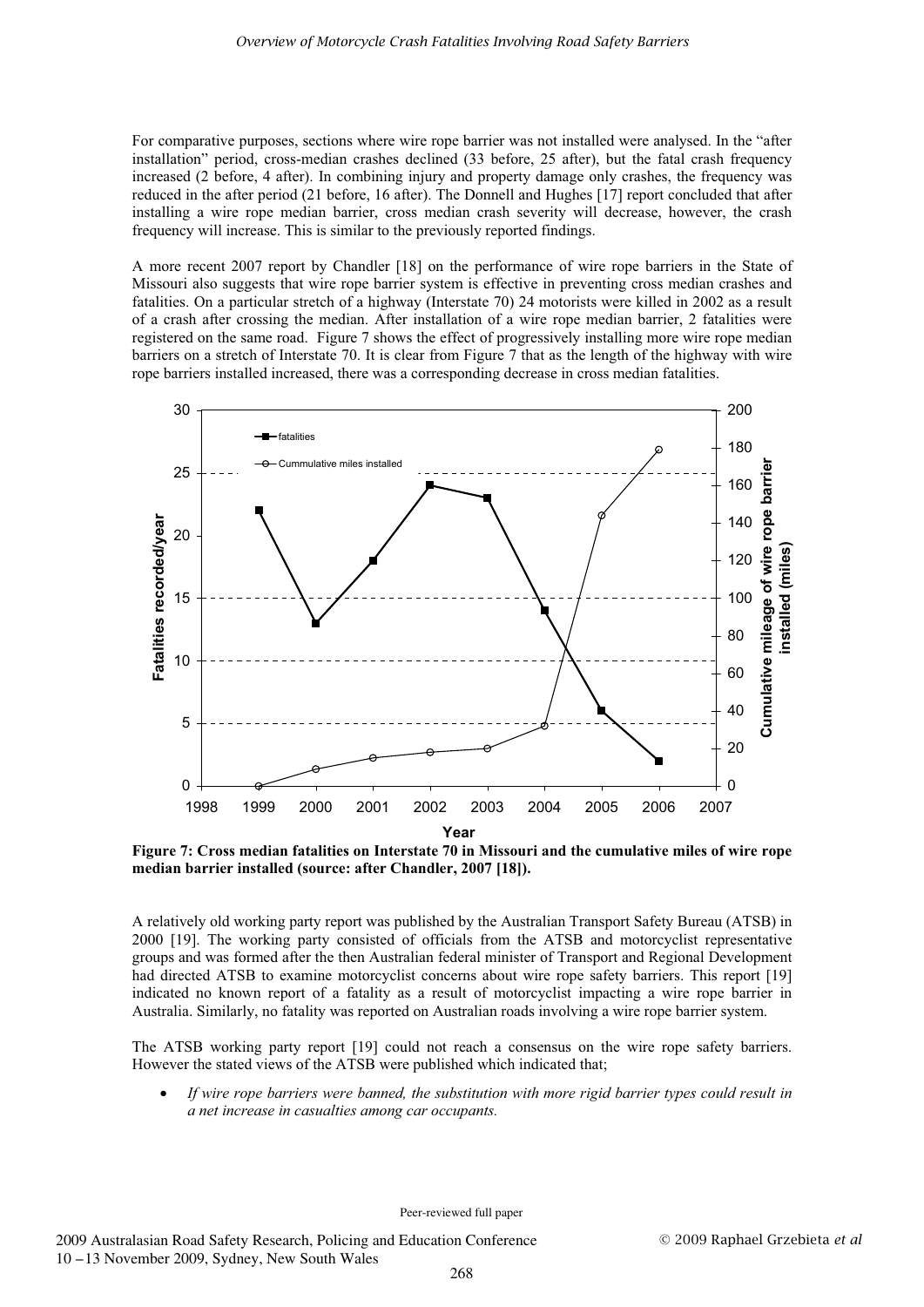- *If wire rope barriers were banned, the cost of installing alternative treatments would be greater in many cases. This could require an increase in overall road funding levels or a reduction in the number of treated sites. The latter would result in a net increase in road user casualties.* 

In regards to crash testing of roadside barriers, Peldschus et al [20] proposed in 2007 a new test for the European Community (ECE) simulating an upright and sliding rider. Considerable research work still needs to be carried out in regards to the viability of the test procedures. For example the sliding test requires a rider wearing a helmet to slide into a barrier head first at 30 degrees at 60 km/h. This is an equivalent "diving" speed of around 30 km/h, i.e. dropping a person upside down on their head into the ground. This may indeed be an overly ambitious requirement when one considers what is required to fracture the neck. The load at which injuries begin to occur is around 6000 N or an impact "equivalent diving speed" of around 2.2 m/s (8 km/h). Catastrophic loading to the neck is around 11 kN or 4.5 m/sec (16 km/h) [21]. This demanding "diving mode" procedure may be an unrealistic requirement that rarely occurs in "real world" motorcycle into roadside barrier crashes. This has yet to be established from "indepth real world" crash data.

Another issue in regards to the ECE tests is that the procedure requires only upper neck loads be measured in the test dummy. It is well known that subluxation neck fractures may well occur as a result of a diving type of impact similar to what is being proposed in the new standard. Hence lower neck loads should also be measured.

A variety of products have been developed to protect motorcyclists who impact longitudinal barriers. Most of these products, many of which come from Europe, are designed to shield the posts of the steel barrier systems. Padding around posts, whilst useful at low speeds, become quickly ineffective at higher impact speeds (30 km/h or more), analogous to the ineffectiveness of motorcycle helmets to protect against brain trauma and neck fractures at higher impact speeds. Shield fascias, considered useful in terms of reducing the snagging characteristics of some barriers for riders, may result in changing the crash characteristics of the barrier for the other vehicle crashes for which they were certified. Hence, the overall road safety benefit could drop significantly with only a small gain in motorcycle safety. Similarly, proposals to increase the frangibility of posts by drilling holes at the base of the posts may not necessarily increase post frangibility because the inertial mass of the post has not been reduced. Thus, further work needs to be carried out in regards to suitable test procedures and protective systems to ensure that the safety of all road users is considered.

Another concern is the issue of human body vulnerability. Rumar [22] proposed an injury risk curve for pedestrians being struck by an automobile. One could theoretically draw the analogy that a motorcycle rider's body is equivalent in terms of vulnerability to that of pedestrian's body. Both road users are unprotected during a crash. Figure 8 shows the Rumar graph. At impact speeds in excess of around 60 km/h, the crash has a very low chance of survivability if the rider strikes an immovable object. Indeed the impact can be presented as being equivalent to jumping off a building hoping one will survive. For example, the well known equation from physics  $v = \sqrt{2gh}$  where *v* is the velocity, *g* is the earth's gravitational constant 9.81 m/sec<sup>2</sup> and *h* the height above the ground, it can be readily shown that: striking a solid object at 30 km/h is equivalent to jumping off the roof of a house, 40 km/h is equivalent to jumping off a 3 story building, 50 km/h is equivalent to jumping off a 5 storey building, and 60 km/h is equivalent to jumping off a 7 story building and hoping you will survive.

All of these issues demonstrate the need for further research in terms of understanding the underpinning physics of the human into structure interaction, basic energy management principles, and overall assessment of injury countermeasure strategies from a broader road safety perspective for all road users. It is evident from all of the above cited publications that a rigorous analysis of Australia motorcycle impacts into roadside safety barriers is still much needed.

# **Preliminary statistical results**

The National Coroners Information System (NCIS) was interrogated for motorcycle crashes involving a roadside safety barrier. NCIS contains information about every reportable death in Australian states and territories. NCIS was created in 2000 by all state and territory governments except Queensland. The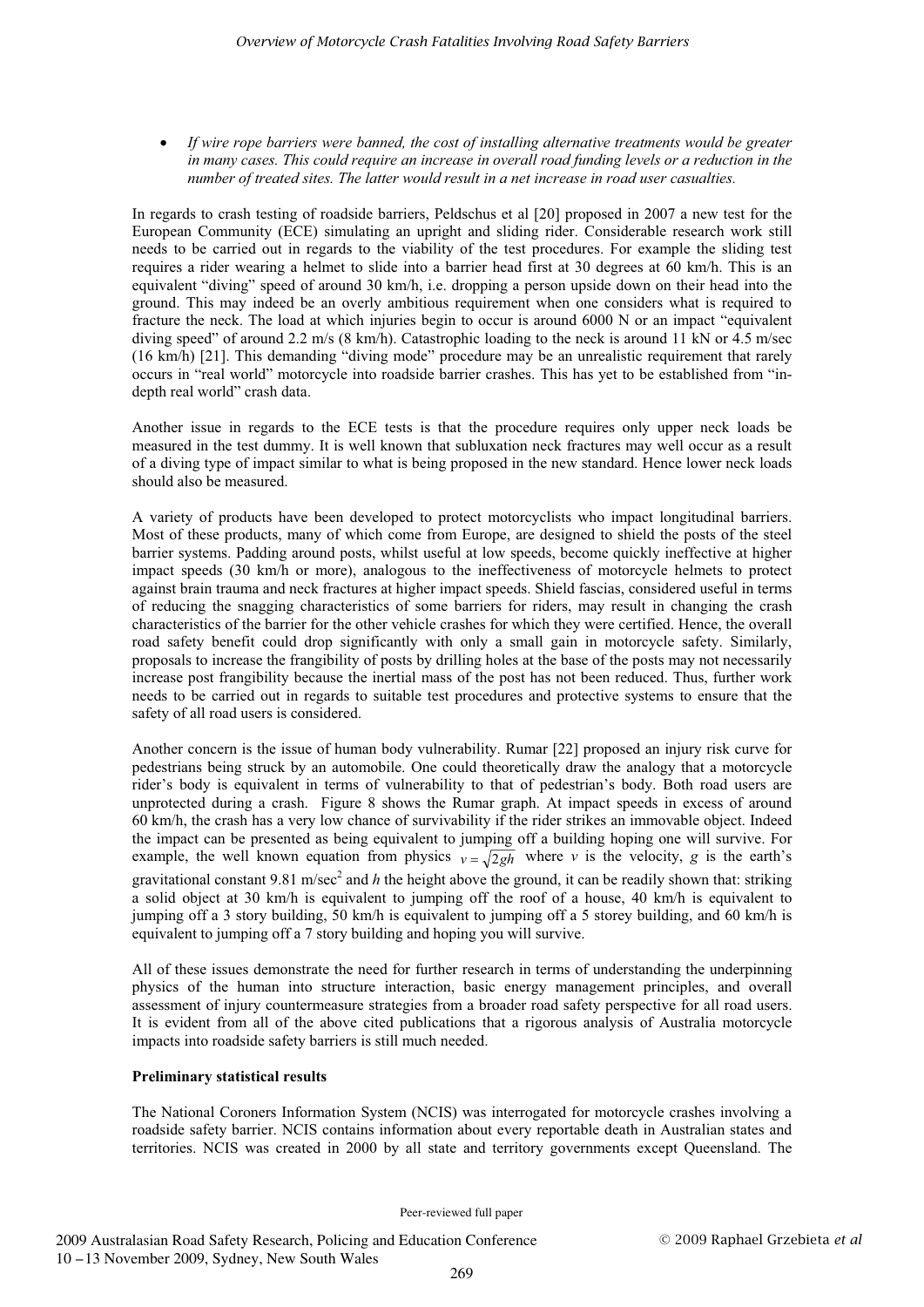

**Figure 8: Probability of a motorcycle fatal crash by collision speed (motorcyclist striking a hard object).** 

system became operational in July 2000. Queensland joined NCIS at the beginning of 2001. The NCIS database is hosted by the Victorian Institute of Forensic Medicine. NCIS is funded by state and territory governments as well as the federal government of Australia. Any results from searching NCIS data needs to bear this history in mind.

The NCIS database query for this study was designed as follows:

- 1) All jurisdictions were searched
- 2) Employment field was left blank
- 3) Time field was left blank
- 4) Query object was chosen as a mechanism
- 5) The mechanism that caused the death was defined as blunt force
- 6) Level 2 of the mechanism was defined as a transport injury event
- 7) Level 3 of the mechanism was defined as motorcyclist/motorcycle rider
- 8) The vehicle details were defined as two wheeled motor vehicle
- 9) The vehicle was further defined as a motorcycle

The database was searched for particulars of the deceased such as the sex, age, date of birth, date of death, location, the counterpart crash vehicle, and any associated police, toxicology and autopsy reports. The automated data search produced a total of 1532 identified fatalities involving a motorcyclist or a pillion passenger for the years 2000 to 2007. These results were transferred to a Microsoft excel spreadsheet and manually categorised. Each death record should have attached to it an initial police, autopsy and toxicology report. Each case also usually has the finding of the cause of death as recorded by the investigating coroner. Further detailed information is usually available where an inquest was held to establish the cause of death.

To gauge the reliability of the data obtained, the number of motorcycle deaths identified per annum from NCIS was compared in Figure 9, to the number of motorcycle deaths recorded by the Australian Department of Infrastructure, Transport, Regional development and Local government (DITRL)<sup>1</sup> and the Australian Bureau of Statistics (ABS). Data from the ABS was available only up to 2006. Figure 9 shows that the data extracted from NCIS, DITRL and ABS were generally in agreement. However, the data from the ABS consistently reports a slightly higher number of deaths than that from NCIS or DITRL. -----------------------------------------------------------

 $<sup>1</sup>$  These data was formerly collated by the Australian Transport Safety Bureau, ATSB</sup>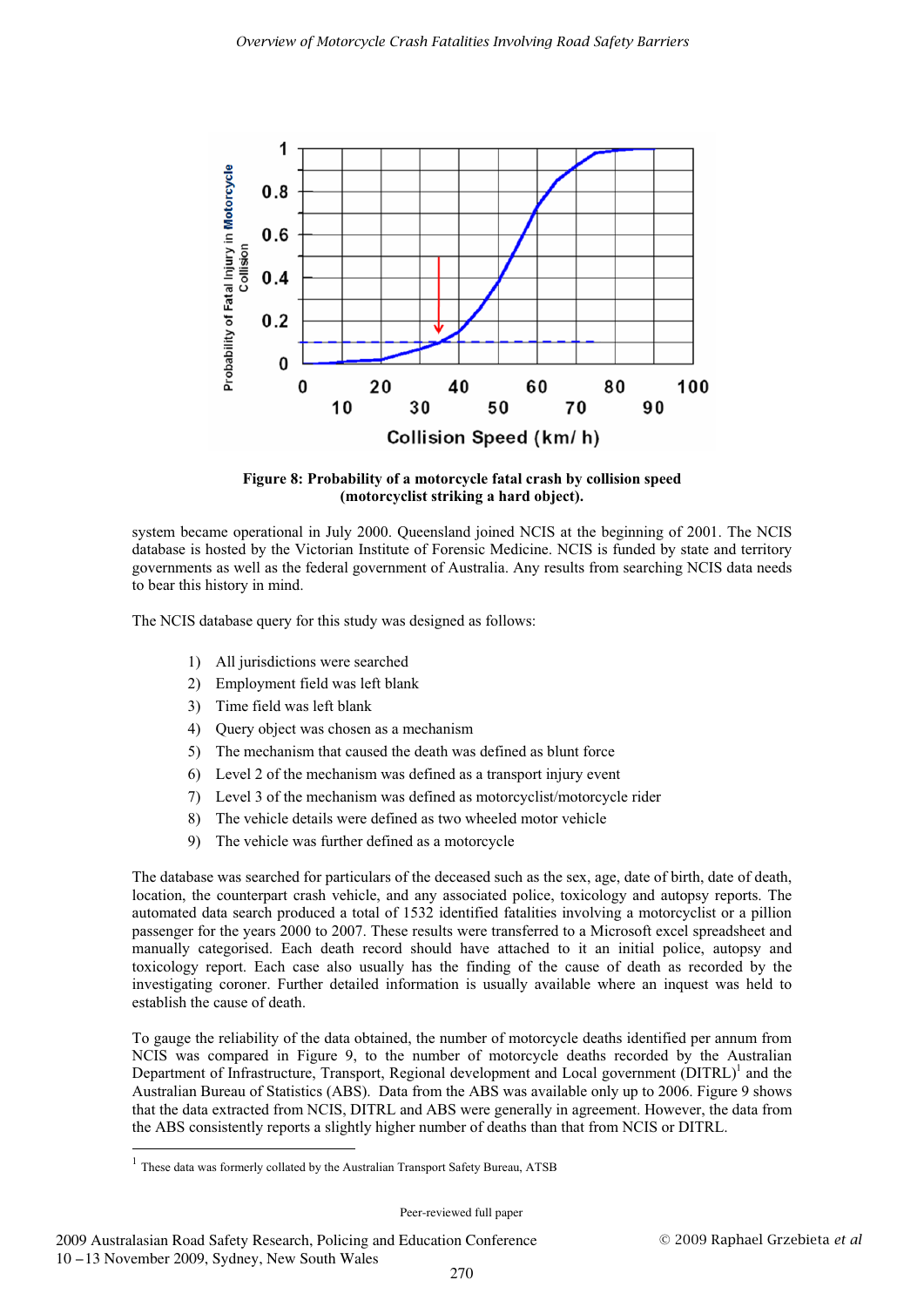There are a number of possible reasons why motorcycle fatality numbers differ between data sources. This includes issues such as coding errors, missing data and variations in the definition of a road fatality. For example, ABS data refers to underlying cause of death which may include a long period of complicating illnesses as a result of injury sustained in a motorcycle crash. The data from all sources is in reasonably close agreement for the years 2001 to 2005. Hence the statistical analyses were restricted to this period.

Once all motorcycle fatality cases from all jurisdictions in Australia were identified for 2001 to 2006, each case was screened manually using the coroner's findings, the initial police, autopsy and toxicology reports, in order to determine whether a roadside barrier was involved in the incident. All motorcycle fatality cases were then categorised into: (a) involving a barrier; (b) not involving a barrier; and (c) undefined cases with insufficient information. The results are shown in Figure 10.

In total 1261 cases of a roadside fatality involving a motorcycle were identified to have occurred in Australia for the period under review. A further 67 cases were positively identified as involving a roadside safety barrier. Unfortunately 147 cases could not be categorised, the majority of which (134 out of 147) occurred in NSW. The NSW NCIS data lacked sufficient information to identify how the crash occurred. For example, thirty four cases or nearly 10% of the total motorcycle fatality cases in NSW (34 out of 335) did not provide any details other than the gender and age of the deceased. Queensland also had a number of cases which could not be categorised because of insufficient information in the database.

Figure 11 shows that around 5.3% of all motorcycle fatalities are known to involve a roadside barrier. This value is somewhat less than that found by Gibson and Benatatos for NSW data. The 67 motorcycle fatalities identified in Figure 10 involving roadside barriers identified occurred over a 5 year period, translates to an average of around 13 to 14 fatal crashes involving a roadside barrier nationally per year. For NSW, SA and Qld the average was around 3 per year, for Vic around 2 per year and around 1 per year for ACT, Tas and WA. The numbers are quite low in comparison to other modes of injury for motorcyclists such as fixed object impacts (trees, poles, etc) and collisions involving other motor vehicles.



**Figure 9: Fatalities involving a motorcycle – comparison of different data sources.**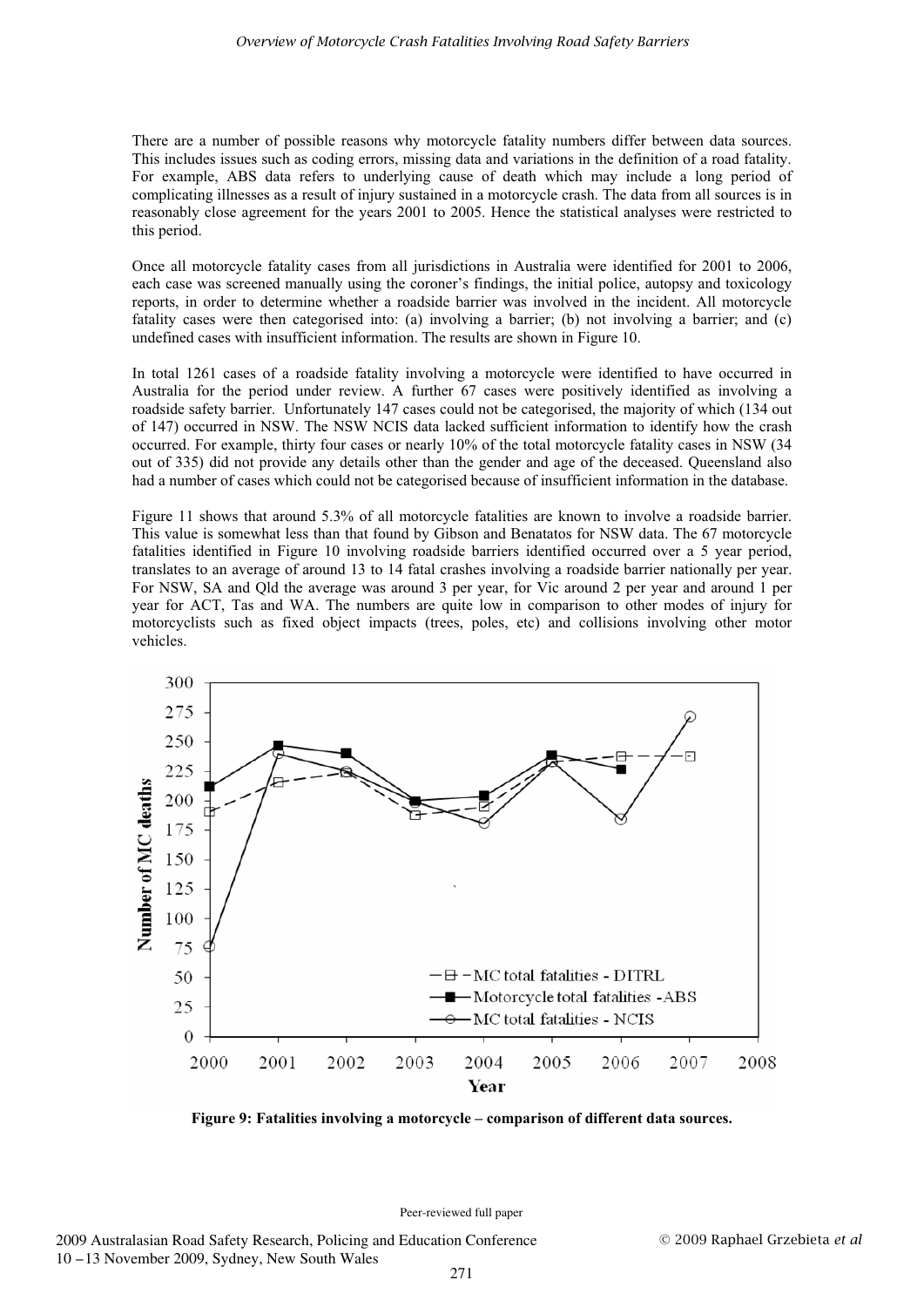

**Figure 10: Motorcycle fatalities in Australia (2001 to 2006) based on NCIS data** 



**Figure 11: Breakdown of motorcycle fatalities in Australia (2001 to 2006) based on NCIS data.** 

Figure 12 shows motorcyclist fatalities involving a roadside safety barrier segregated according to the type of barrier impacted. Fatalities involving a steel barrier (not wire-rope) appear to be the most dominant. W-beam steel barriers were involved in a large majority of the 54 out of the 67 (80.6%) cases. This was followed by 7 deaths involving a concrete roadside safety barrier (10.4%). 5 out of the 7 deaths involving a concrete barrier occurred on a raceway. Therefore on public roads only 3.0% of motorcycle fatalities involved a concrete barrier. Wire rope safety barriers were involved in 3 cases (4.5%). Two of the wire-rope cases involved high speed whereas one of the cases could not be properly analysed based on the information so far available.

It should also be pointed out that attempts to identify the 147 unknown motorcycle crash modes are being made. Similarly, the steel barrier type cases will be assessed and further segregated into for example Wbeam, Thrie-beam, or steel bridge rails, etc. Hence, the crash distributions shown in Figures 10 to 12 will change as more information is revealed. Suffice to say that W-beam barriers appear to be over represented in the injury data. This is consistent with overseas findings.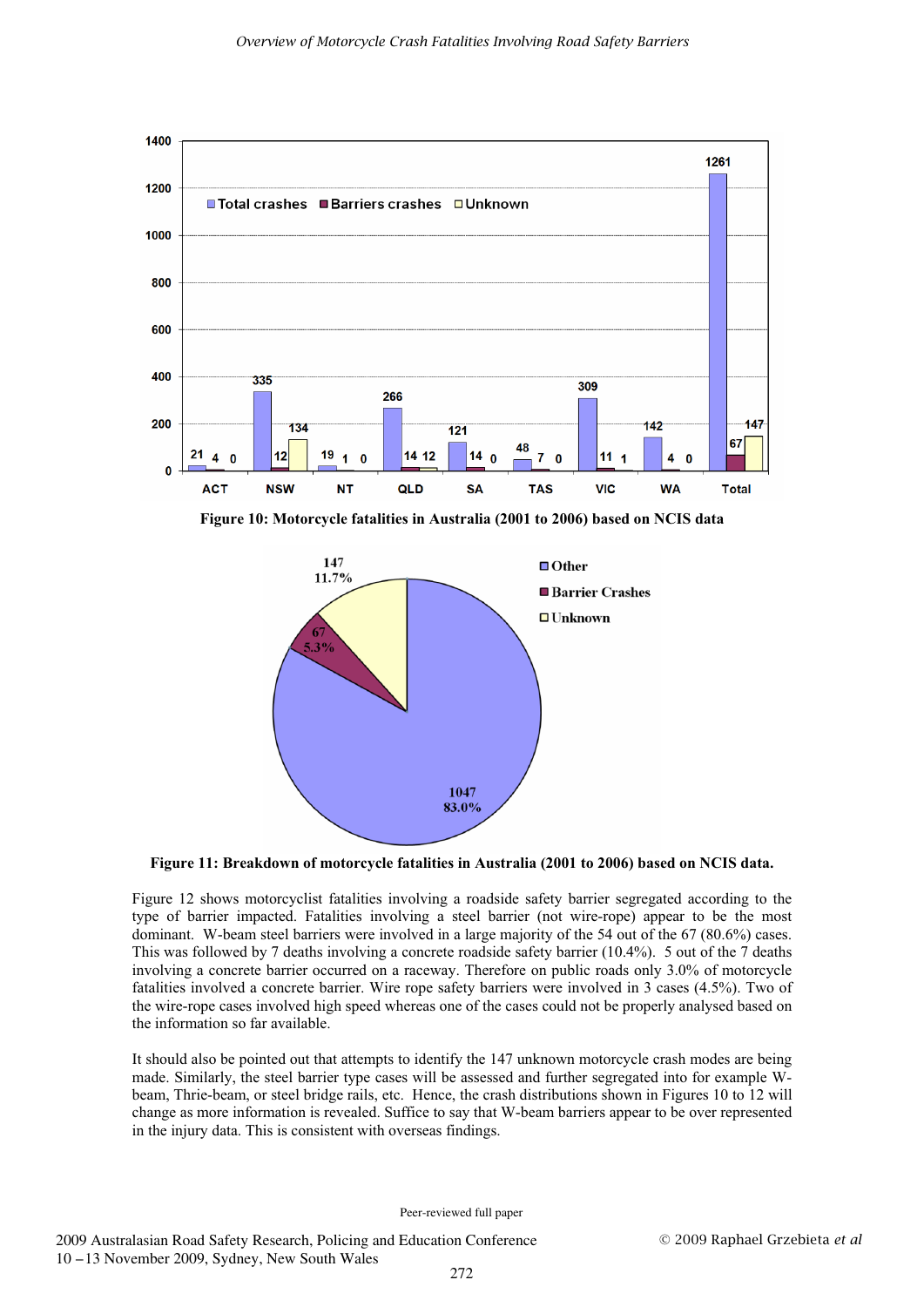An important consideration concerning the information provided in Figure 12 is the exposure of motorcyclists to the different roadside safety barriers. Further information concerning the installed lengths (kms) of each safety barrier type in each state will be considered in order to try to establish fatality rates for each barrier type. However, it should be noted that W-beam roadside safety barriers are used predominantly on curved hilly road sections in areas regularly frequented by motorcycling enthusiasts. Hence, utilising actual installed lengths as a denominator for exposure rates may not reflect the problems concerning roadside barrier type involvement in motorcycle injuries and fatalities. In contrast wire rope barriers are often installed on straight roads and hence may be why they are not struck as often. These issues need to be further investigated.



**Figure 12: Australian motorcycle fatalities involving a roadside safety barrier segregated according to barrier type impacted (2001 to 2006) - NCIS data** 

Detailed data is still being collected and processed at this point in time. Similarly, little work has been completed concerning the impact mechanisms. The results from this work will be presented in future papers as more information and results become available.

# **Conclusions**

A number of conclusions can be reached in regards to the information and results presented in this paper. They are:

- 1. Motorcycle fatality data from National Coroners Information System (NCIS) appears to be reliable for the years 2001 to 2006. However a substantial amount of information is missing from NSW and Queensland data making detailed analysis of crash circumstances difficult. Case file follow-up is being conducted.
- 2. The number of known motorcycle impacts into roadside barriers is low at around 5.3% of all motorcycle fatalities over the five year period 2001 to 2006 for the whole of Australia. This is notably less than the 8% value presented by Gibson and Benetatos for 1998-1999 for NSW data. More recent data obtained after this paper was written, indicates that motorcycle impacts into roadside barriers appears to be still at around 8% for NSW and that motorcycle into barrier crashes may be over represented for this state compared to other states.
- 3. W-beam steel barriers are over represented in fatal motorcycle crashes into roadside barriers. They appear to be particularly hazardous to motorcycle riders which is consistent with other international research findings.
- 4. Wire-rope barriers have to date provided a significant benefit to reducing vehicle related crash fatalities in Europe and the USA. It also appears that installation of wire-rope barriers in Sweden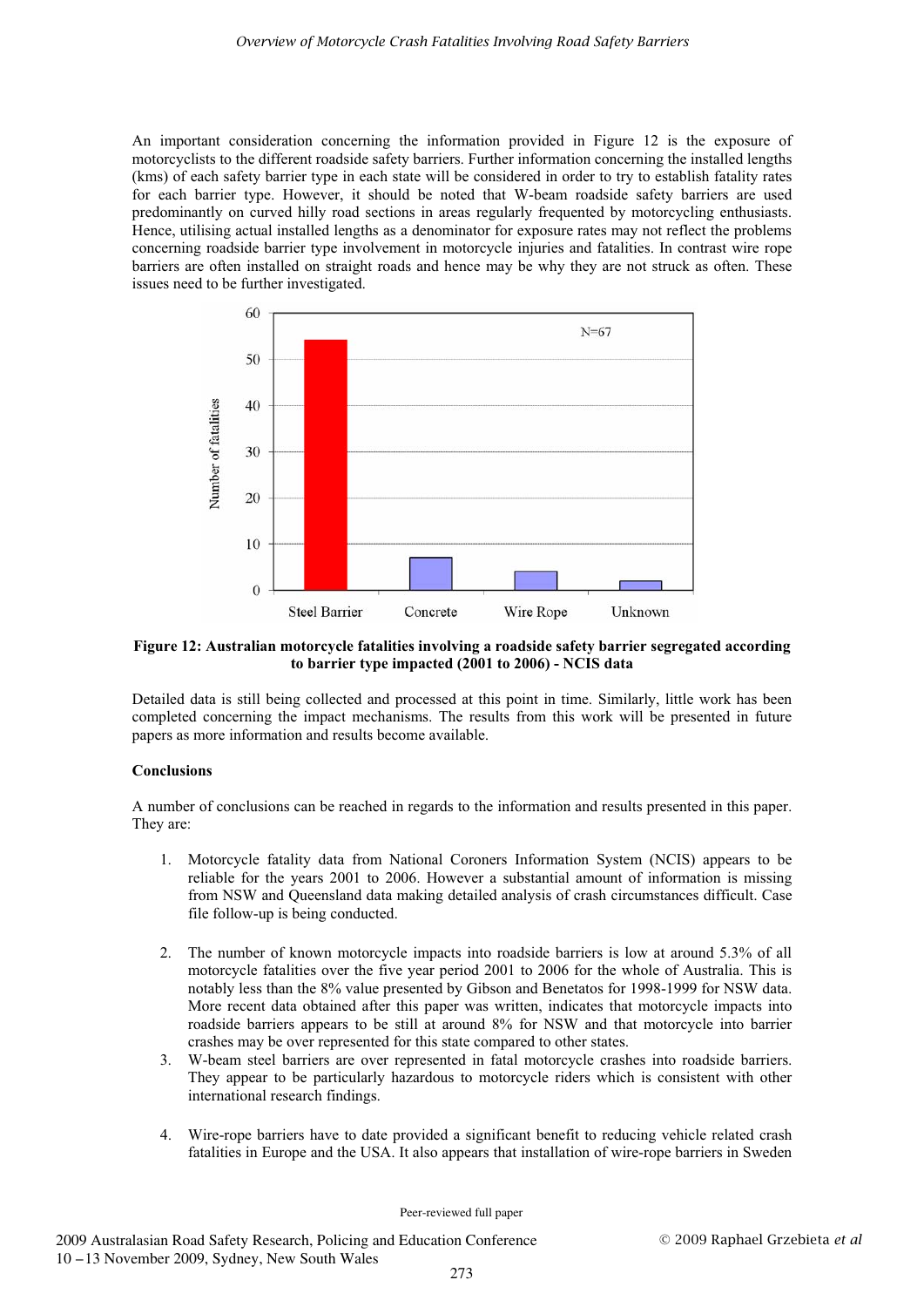has reduced motorcycle fatalities. However it is still unclear what effect these barriers are having on motorcycle fatalities in Australia.

5. Assuming that when a motorcycle rider crashes and impacts an object that is solid relative to the human body, and that the risk of a fatal injury is similar to that for a struck pedestrian, it would appear that survivability of a rider would likely rapidly reduce above body impact speeds of around 40 km/h.

## **Acknowledgements**

The authors would like to thank the following project funding partners:

- NSW Road and Transport Authority
- New Zealand Land Transport Agency (Formerly known as Transit New Zealand)
- Office of Road Safety, Main Roads Western Australia
- NSW Motor Accident Authority
- Australian Automobile Association

for their generosity and support for such an important project on which many lives depend.

The following members of the Scientific Advisory Committee are also thanked for their valuable contribution:

Dr. Soames Job – NSW Roads and Traffic Authority

Mr. Iain Cameron –Office of Road Safety, Main Roads Western Australia

Mr. Fabian Marsh – New Zealand Land Transport Agency

Mr. John Metcalfe – Australian Automobile Association

Mr. Jan Karpinski –Main Roads Western Australia

Ms Dimitra Vlahoporitros – NSW Motor Accidents Authority

Ms Nadine King – NSW Motor Accidents Authority

Mrs Pam Albany – Formerly from the NSW Motor Accidents Authority

The authors would also like to thank the Victorian Institute of Forensic Medicine as the source organisation of the National Coroners Information System from which the motorcycle crash data was extracted for the statistical analysis presented in this paper.

#### **References**  ----------------------

-------------------------------------

- 1 Australian Bureau of Statistics. Motor Vehicle Census Australia, Census data: Oct 1999 and each year from March 2001 to March 2007. [Accessed 15 May, 2009]; Available from: www.abs.gov.au.
- 2 Department of Infrastructure, Transport, Regional Development and Local Government, Road Deaths Australia : 2008 Statistical Summary, ISBN 978-0-642-25595-2, May 2009.
- 3 Gibson T. & E. Benetatos, Motorcycles and crash barriers prepared by Human Impact Engineering for the Barriers to Safety campaign, NSW Motorcycle Council, Sydney, 2000. [Accessed 30<sup>th</sup> September 2009]: see: http://roadsafety.mccofnsw.org.au/a/63.html.
- 4 Christie, R. & Harrison, W., Motorcycle Crash Patterns for Riders aged 17-25 in NSW, Proceedings Road Safety Research, Policing and Education Conference, Adelaide, 2002
- 5 Haworth, N., Smith, R., Brume n, I. and Pronk, N. (1997). Case-control study of motorcycle crashes (CR174). Canberra: Federal Office of Road Safety.
- 6 Haworth, N., Mulvihill, C. and Symmons, M. (2002). Motorcycling after 30 (Report No. 192). Melbourne: Monash University Accident Research Centre.